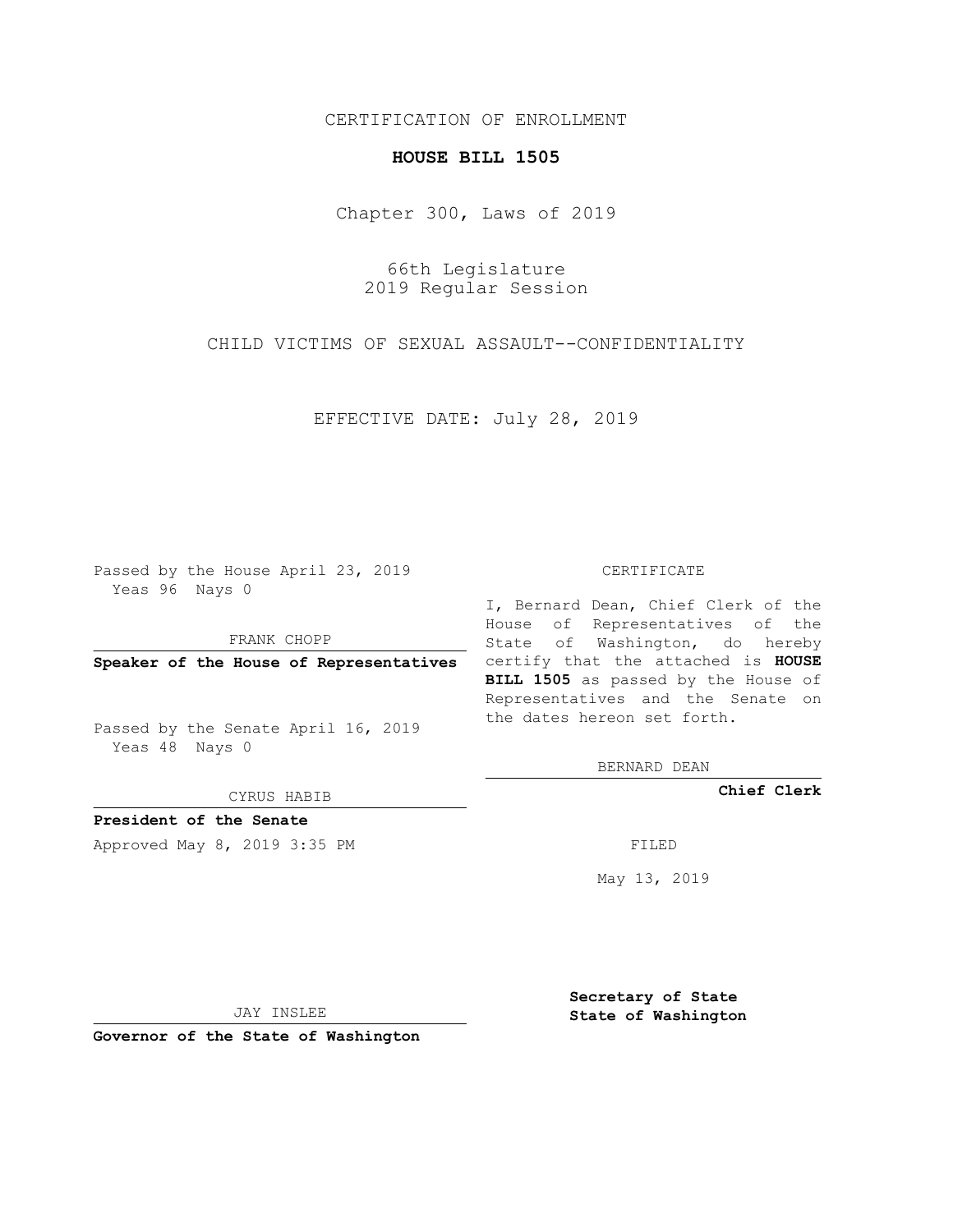### **HOUSE BILL 1505**

AS AMENDED BY THE SENATE

Passed Legislature - 2019 Regular Session

# **State of Washington 66th Legislature 2019 Regular Session**

**By** Representatives Klippert, Kraft, and Appleton

Read first time 01/23/19. Referred to Committee on Public Safety.

 AN ACT Relating to confidential information of child victims of sexual assault; amending RCW 10.97.130; and reenacting and amending 3 RCW 42.56.240.

BE IT ENACTED BY THE LEGISLATURE OF THE STATE OF WASHINGTON:

 **Sec. 1.** RCW 42.56.240 and 2018 c 285 s 1 and 2018 c 171 s 7 are 6 each reenacted and amended to read as follows:

 The following investigative, law enforcement, and crime victim information is exempt from public inspection and copying under this 9 chapter:

 (1) Specific intelligence information and specific investigative records compiled by investigative, law enforcement, and penology agencies, and state agencies vested with the responsibility to discipline members of any profession, the nondisclosure of which is essential to effective law enforcement or for the protection of any 15 person's right to privacy;

 (2) Information revealing the identity of persons who are witnesses to or victims of crime or who file complaints with investigative, law enforcement, or penology agencies, other than the commission, if disclosure would endanger any person's life, physical safety, or property. If at the time a complaint is filed the complainant, victim, or witness indicates a desire for disclosure or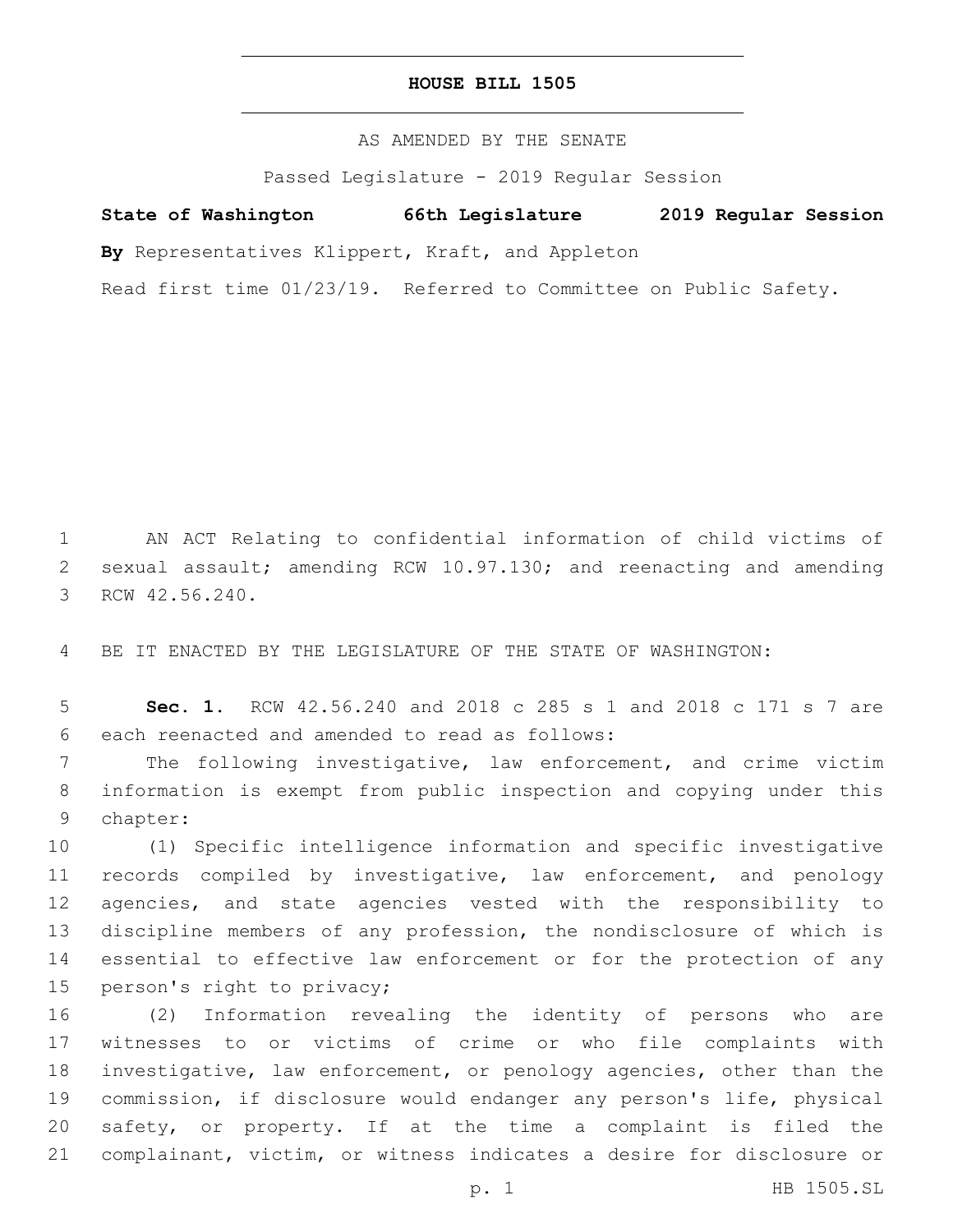nondisclosure, such desire shall govern. However, all complaints filed with the commission about any elected official or candidate for public office must be made in writing and signed by the complainant under oath;4

 (3) Any records of investigative reports prepared by any state, county, municipal, or other law enforcement agency pertaining to sex offenses contained in chapter 9A.44 RCW or sexually violent offenses as defined in RCW 71.09.020, which have been transferred to the Washington association of sheriffs and police chiefs for permanent 10 electronic retention and retrieval pursuant to RCW 40.14.070(2)(b);

11 (4) License applications under RCW 9.41.070; copies of license 12 applications or information on the applications may be released to 13 law enforcement or corrections agencies;

14 (5) Information revealing the specific details that describe an 15 alleged or proven child victim of sexual assault under age eighteen, 16 or the identity or contact information of an alleged or proven child 17 victim( $(\theta)$ ) of sexual assault who ( $(\text{are})$ ) is under age eighteen. 18 Identifying information ((means)) includes the child victim's name, 19 addresses, location, photograph, and in cases in which the child 20 victim is a relative  $((e f)_L)$  stepchild, or stepsibling of the alleged 21 perpetrator, identification of the relationship between the child and 22 the alleged perpetrator. Contact information includes phone numbers, 23 email addresses, social media profiles, and usernames and passwords;

24 (6) Information contained in a local or regionally maintained 25 gang database as well as the statewide gang database referenced in 26 RCW 43.43.762;

27 (7) Data from the electronic sales tracking system established in 28 RCW 69.43.165;

 (8) Information submitted to the statewide unified sex offender notification and registration program under RCW 36.28A.040(6) by a person for the purpose of receiving notification regarding a registered sex offender, including the person's name, residential 33 address, and email address;

 (9) Personally identifying information collected by law enforcement agencies pursuant to local security alarm system programs and vacation crime watch programs. Nothing in this subsection shall be interpreted so as to prohibit the legal owner of a residence or business from accessing information regarding his or her residence or 39 business;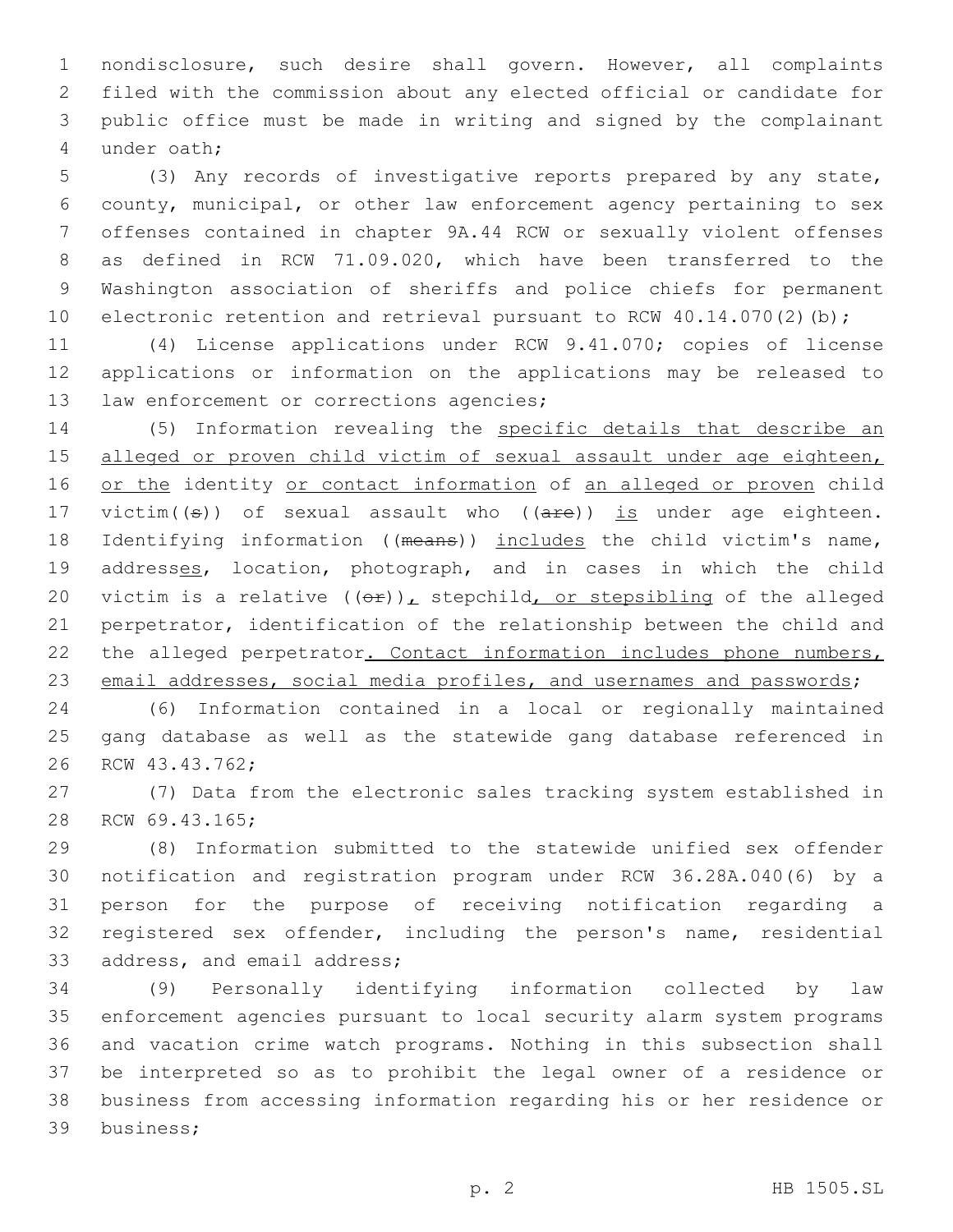(10) The felony firearm offense conviction database of felony 2 firearm offenders established in RCW 43.43.822;

 (11) The identity of a state employee or officer who has in good faith filed a complaint with an ethics board, as provided in RCW 42.52.410, or who has in good faith reported improper governmental action, as defined in RCW 42.40.020, to the auditor or other public 7 official, as defined in RCW 42.40.020;

 (12) The following security threat group information collected and maintained by the department of corrections pursuant to RCW 72.09.745: (a) Information that could lead to the identification of a 11 person's security threat group status, affiliation, or activities; (b) information that reveals specific security threats associated with the operation and activities of security threat groups; and (c) information that identifies the number of security threat group 15 members, affiliates, or associates;

 (13) The global positioning system data that would indicate the location of the residence of an employee or worker of a criminal 18 justice agency as defined in RCW 10.97.030;

 (14) Body worn camera recordings to the extent nondisclosure is essential for the protection of any person's right to privacy as described in RCW 42.56.050, including, but not limited to, the circumstances enumerated in (a) of this subsection. A law enforcement or corrections agency shall not disclose a body worn camera recording to the extent the recording is exempt under this subsection.

 (a) Disclosure of a body worn camera recording is presumed to be highly offensive to a reasonable person under RCW 42.56.050 to the 27 extent it depicts:

 (i)(A) Any areas of a medical facility, counseling, or 29 therapeutic program office where:

 (I) A patient is registered to receive treatment, receiving treatment, waiting for treatment, or being transported in the course 32 of treatment; or

 (II) Health care information is shared with patients, their 34 families, or among the care team; or

 (B) Information that meets the definition of protected health information for purposes of the health insurance portability and accountability act of 1996 or health care information for purposes of 38 chapter 70.02 RCW;

 (ii) The interior of a place of residence where a person has a 40 reasonable expectation of privacy;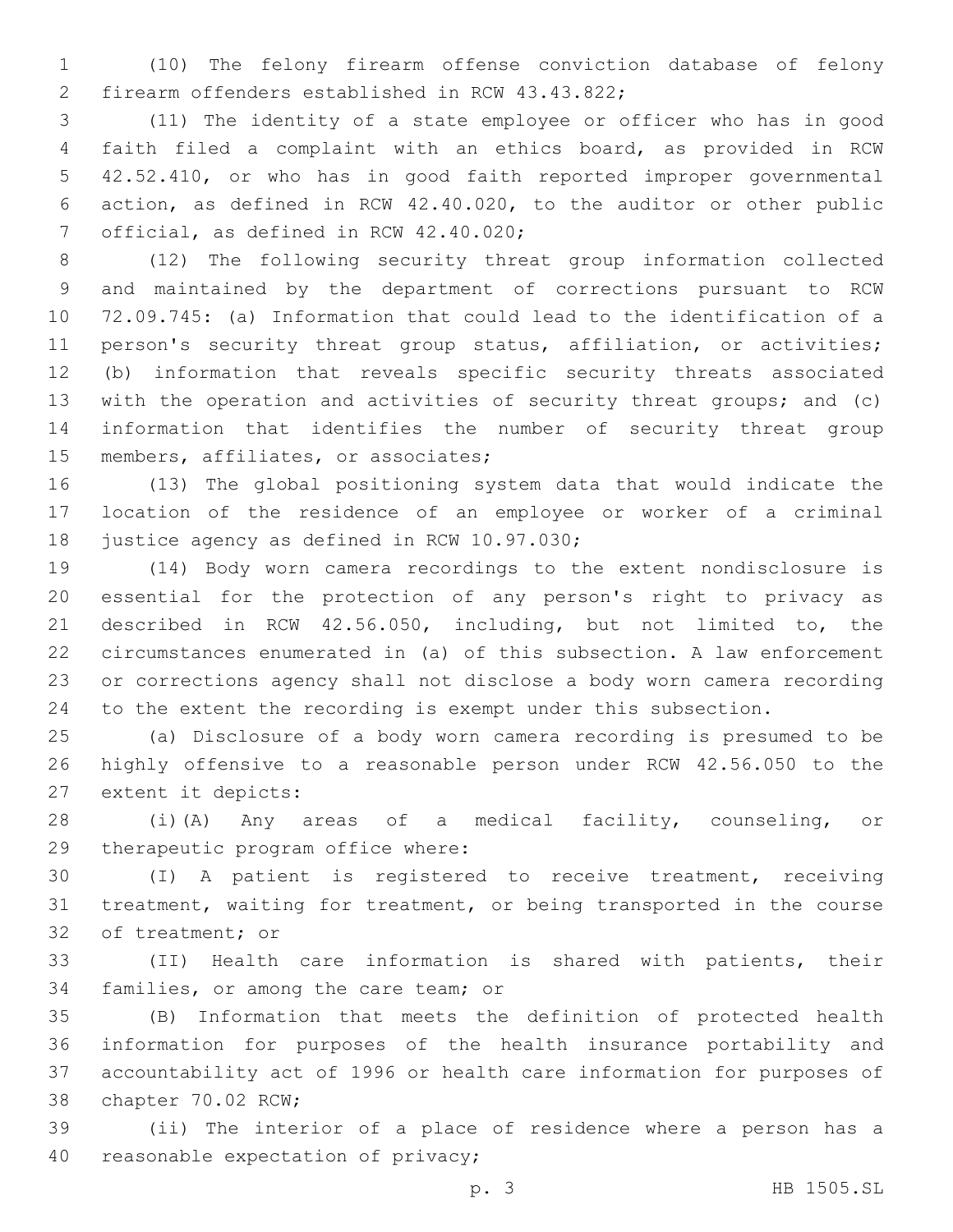(iii) An intimate image;1

(iv) A minor;2

3 (v) The body of a deceased person;

 (vi) The identity of or communications from a victim or witness of an incident involving domestic violence as defined in RCW 10.99.020 or sexual assault as defined in RCW 70.125.030, or disclosure of intimate images as defined in RCW 9A.86.010. If at the time of recording the victim or witness indicates a desire for disclosure or nondisclosure of the recorded identity or 10 communications, such desire shall govern; or

 (vii) The identifiable location information of a community-based domestic violence program as defined in RCW 70.123.020, or emergency 13 shelter as defined in RCW 70.123.020.

 (b) The presumptions set out in (a) of this subsection may be rebutted by specific evidence in individual cases.

 (c) In a court action seeking the right to inspect or copy a body worn camera recording, a person who prevails against a law enforcement or corrections agency that withholds or discloses all or part of a body worn camera recording pursuant to (a) of this subsection is not entitled to fees, costs, or awards pursuant to RCW 42.56.550 unless it is shown that the law enforcement or corrections agency acted in bad faith or with gross negligence.

(d) A request for body worn camera recordings must:

 (i) Specifically identify a name of a person or persons involved in the incident;

26 (ii) Provide the incident or case number;

 (iii) Provide the date, time, and location of the incident or 28 incidents; or

 (iv) Identify a law enforcement or corrections officer involved 30 in the incident or incidents.

 (e)(i) A person directly involved in an incident recorded by the requested body worn camera recording, an attorney representing a person directly involved in an incident recorded by the requested body worn camera recording, a person or his or her attorney who requests a body worn camera recording relevant to a criminal case involving that person, or the executive director from either the Washington state commission on African-American affairs, Asian Pacific American affairs, or Hispanic affairs, has the right to obtain the body worn camera recording, subject to any exemption under this chapter or any applicable law. In addition, an attorney who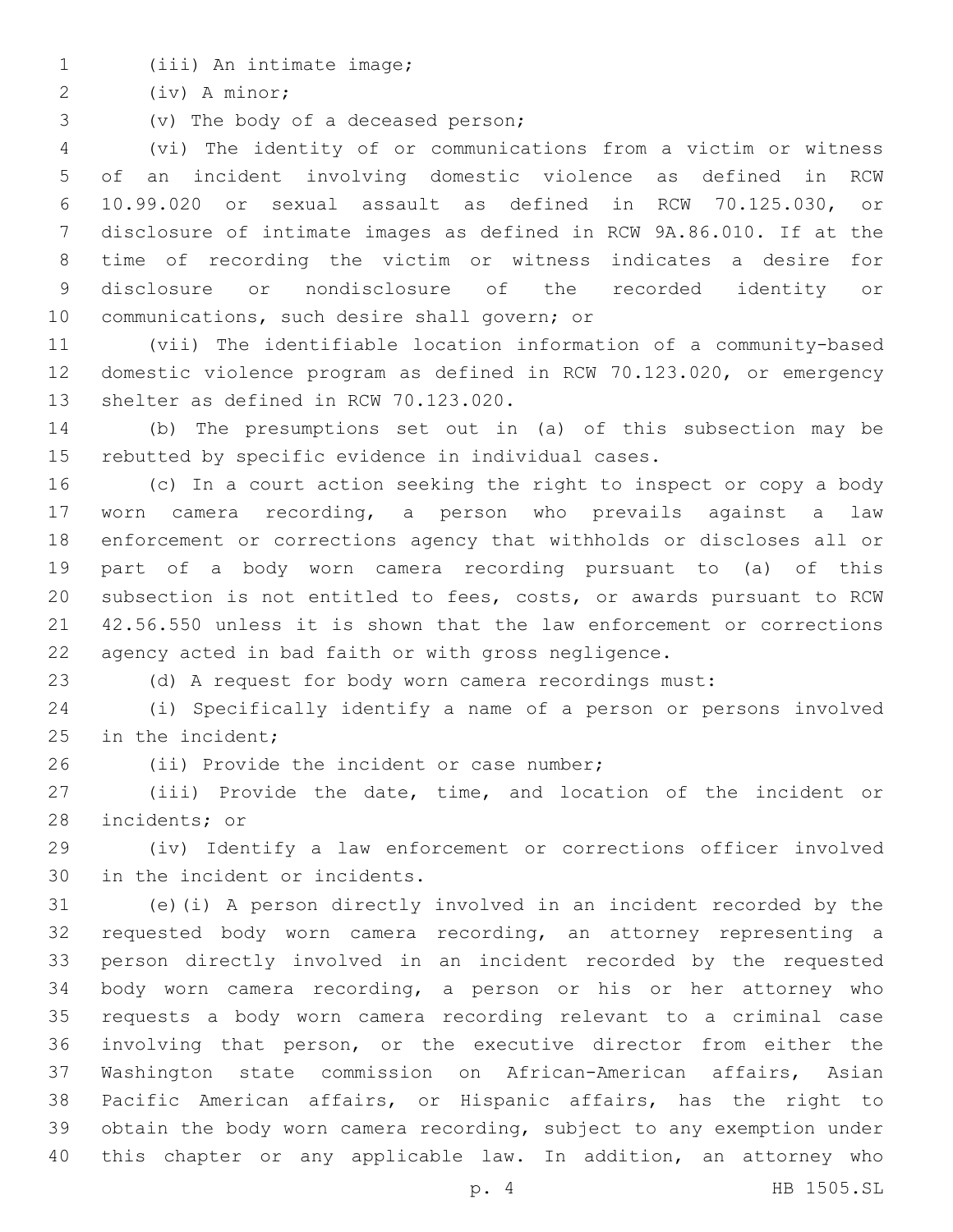represents a person regarding a potential or existing civil cause of action involving the denial of civil rights under the federal or state Constitution, or a violation of a United States department of justice settlement agreement, has the right to obtain the body worn camera recording if relevant to the cause of action, subject to any exemption under this chapter or any applicable law. The attorney must explain the relevancy of the requested body worn camera recording to the cause of action and specify that he or she is seeking relief from 9 redaction costs under this subsection (14) (e).

 (ii) A law enforcement or corrections agency responding to requests under this subsection (14)(e) may not require the requesting individual to pay costs of any redacting, altering, distorting, pixelating, suppressing, or otherwise obscuring any portion of a body 14 worn camera recording.

 (iii) A law enforcement or corrections agency may require any person requesting a body worn camera recording pursuant to this subsection (14)(e) to identify himself or herself to ensure he or she is a person entitled to obtain the body worn camera recording under 19 this subsection  $(14)(e)$ .

 (f)(i) A law enforcement or corrections agency responding to a request to disclose body worn camera recordings may require any requester not listed in (e) of this subsection to pay the reasonable costs of redacting, altering, distorting, pixelating, suppressing, or otherwise obscuring any portion of the body worn camera recording prior to disclosure only to the extent necessary to comply with the 26 exemptions in this chapter or any applicable law.

 (ii) An agency that charges redaction costs under this subsection (14)(f) must use redaction technology that provides the least costly commercially available method of redacting body worn camera recordings, to the extent possible and reasonable.

 (iii) In any case where an agency charges a requestor for the costs of redacting a body worn camera recording under this subsection (14)(f), the time spent on redaction of the recording shall not count towards the agency's allocation of, or limitation on, time or costs 35 spent responding to public records requests under this chapter, as established pursuant to local ordinance, policy, procedure, or state law.37

38 (g) For purposes of this subsection (14):

 (i) "Body worn camera recording" means a video and/or sound recording that is made by a body worn camera attached to the uniform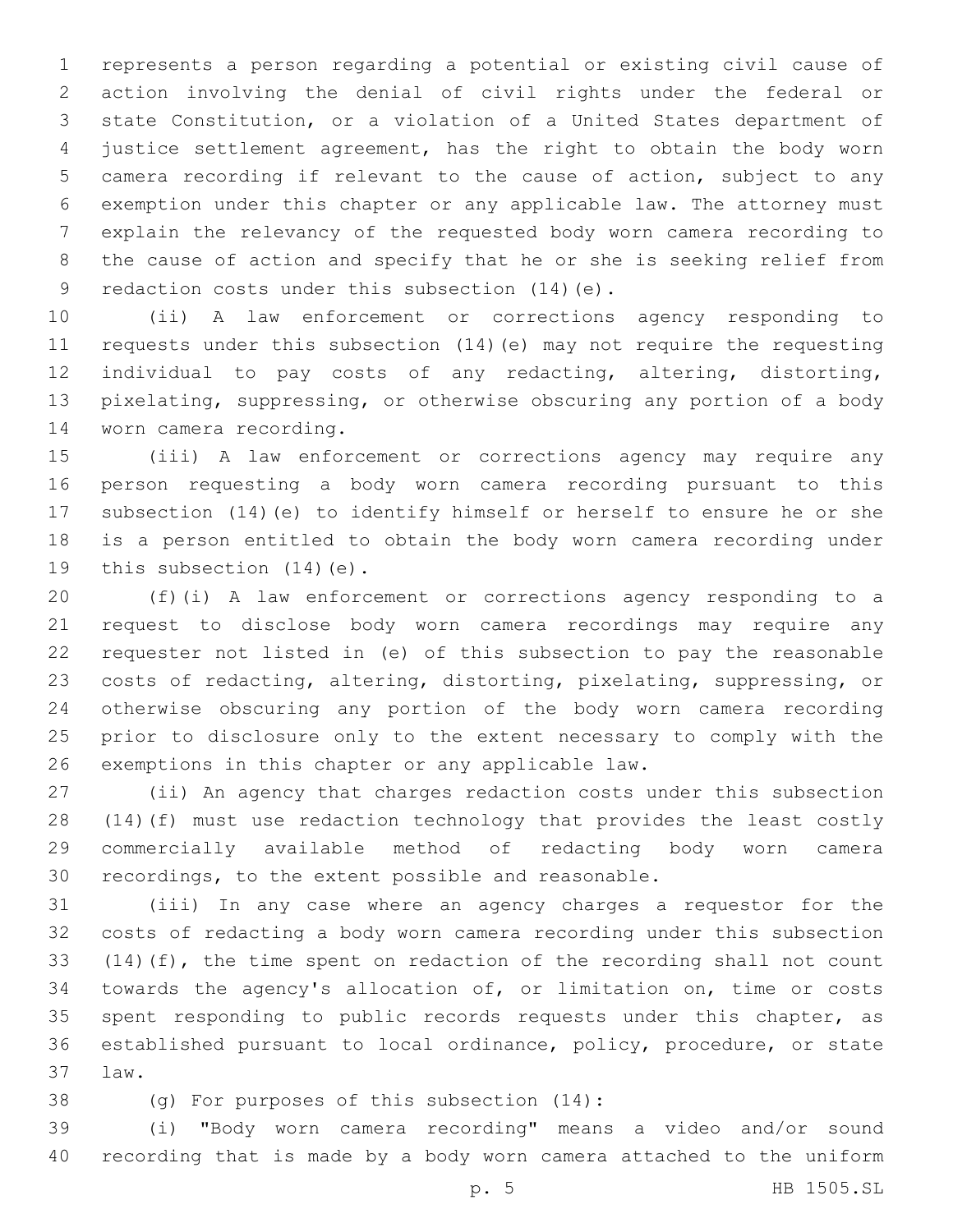or eyewear of a law enforcement or corrections officer while in the 2 course of his or her official duties; and

 (ii) "Intimate image" means an individual or individuals engaged in sexual activity, including sexual intercourse as defined in RCW 9A.44.010 and masturbation, or an individual's intimate body parts, whether nude or visible through less than opaque clothing, including the genitals, pubic area, anus, or postpubescent female nipple.

 (h) Nothing in this subsection shall be construed to restrict access to body worn camera recordings as otherwise permitted by law for official or recognized civilian and accountability bodies or 11 pursuant to any court order.

 (i) Nothing in this section is intended to modify the obligations of prosecuting attorneys and law enforcement under *Brady v. Maryland,* 373 U.S. 83, 83 S. Ct. 1194, 10 L. Ed. 2d 215 (1963), *Kyles v. Whitley*, 541 U.S. 419, 115 S. Ct. 1555, 131 L. Ed.2d 490 (1995), and the relevant Washington court criminal rules and statutes.

 (j) A law enforcement or corrections agency must retain body worn camera recordings for at least sixty days and thereafter may destroy the records in accordance with the applicable records retention 20 schedule:

 (15) Any records and information contained within the statewide sexual assault kit tracking system established in RCW 43.43.545;

 (16)(a) Survivor communications with, and survivor records 24 maintained by, campus-affiliated advocates.

 (b) Nothing in this subsection shall be construed to restrict access to records maintained by a campus-affiliated advocate in the 27 event that:

(i) The survivor consents to inspection or copying;

 (ii) There is a clear, imminent risk of serious physical injury 30 or death of the survivor or another person;

(iii) Inspection or copying is required by federal law; or

 (iv) A court of competent jurisdiction mandates that the record 33 be available for inspection or copying.

 (c) "Campus-affiliated advocate" and "survivor" have the 35 definitions in RCW 28B.112.030;

 (17) Information and records prepared, owned, used, or retained by the Washington association of sheriffs and police chiefs and information and records prepared, owned, used, or retained by the Washington state patrol pursuant to chapter 261, Laws of 2017; and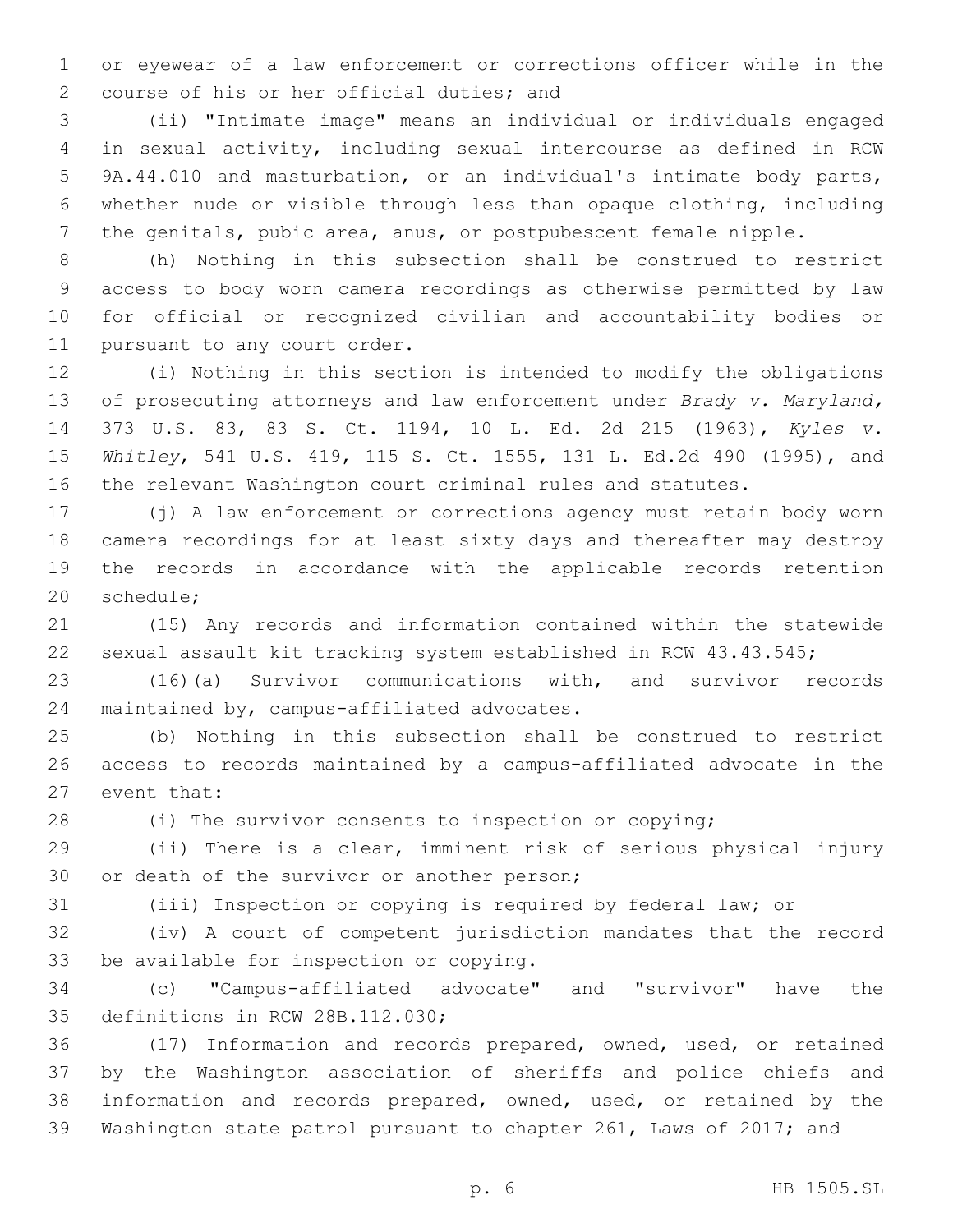(18) Any and all audio or video recordings of child forensic interviews as defined in chapter 26.44 RCW. Such recordings are confidential and may only be disclosed pursuant to a court order entered upon a showing of good cause and with advance notice to the child's parent, guardian, or legal custodian. However, if the child is an emancipated minor or has attained the age of majority as defined in RCW 26.28.010, advance notice must be to the child. Failure to disclose an audio or video recording of a child forensic interview as defined in chapter 26.44 RCW is not grounds for penalties or other sanctions available under this chapter.

 **Sec. 2.** RCW 10.97.130 and 1992 c 188 s 8 are each amended to 12 read as follows:

13 (1) Information ((identifying)) revealing the specific details that describe the alleged or proven child victim of sexual assault 15 under age eighteen, or the identity or contact information of an 16 alleged or proven child victim( $(s)$ ) under age eighteen ((who are 17 victims of sexual assaults)) is confidential and not subject to release to the press or public without the permission of the child 19 victim  $(\Theta \pm \Theta)$  and the child's legal guardian. Identifying information includes the child victim's name, addresses, location, photographs, 21 and in cases in which the child victim is a relative  $((\Theta \oplus))$ , 22 stepchild, or stepsibling of the alleged perpetrator, identification 23 of the relationship between the child and the alleged perpetrator. Contact information includes phone numbers, email addresses, social media profiles, and usernames and passwords. Contact information or information identifying the child victim of sexual assault may be 27 released to law enforcement, prosecutors, judges, defense attorneys, or private or governmental agencies that provide services to the child victim of sexual assault. Prior to release of any criminal history record information, the releasing agency shall delete any contact information or information identifying a child victim of sexual assault from the information except as provided in this section.

 (2) This section does not apply to court documents or other materials admitted in open judicial proceedings.

> Passed by the House April 23, 2019. Passed by the Senate April 16, 2019. Approved by the Governor May 8, 2019.